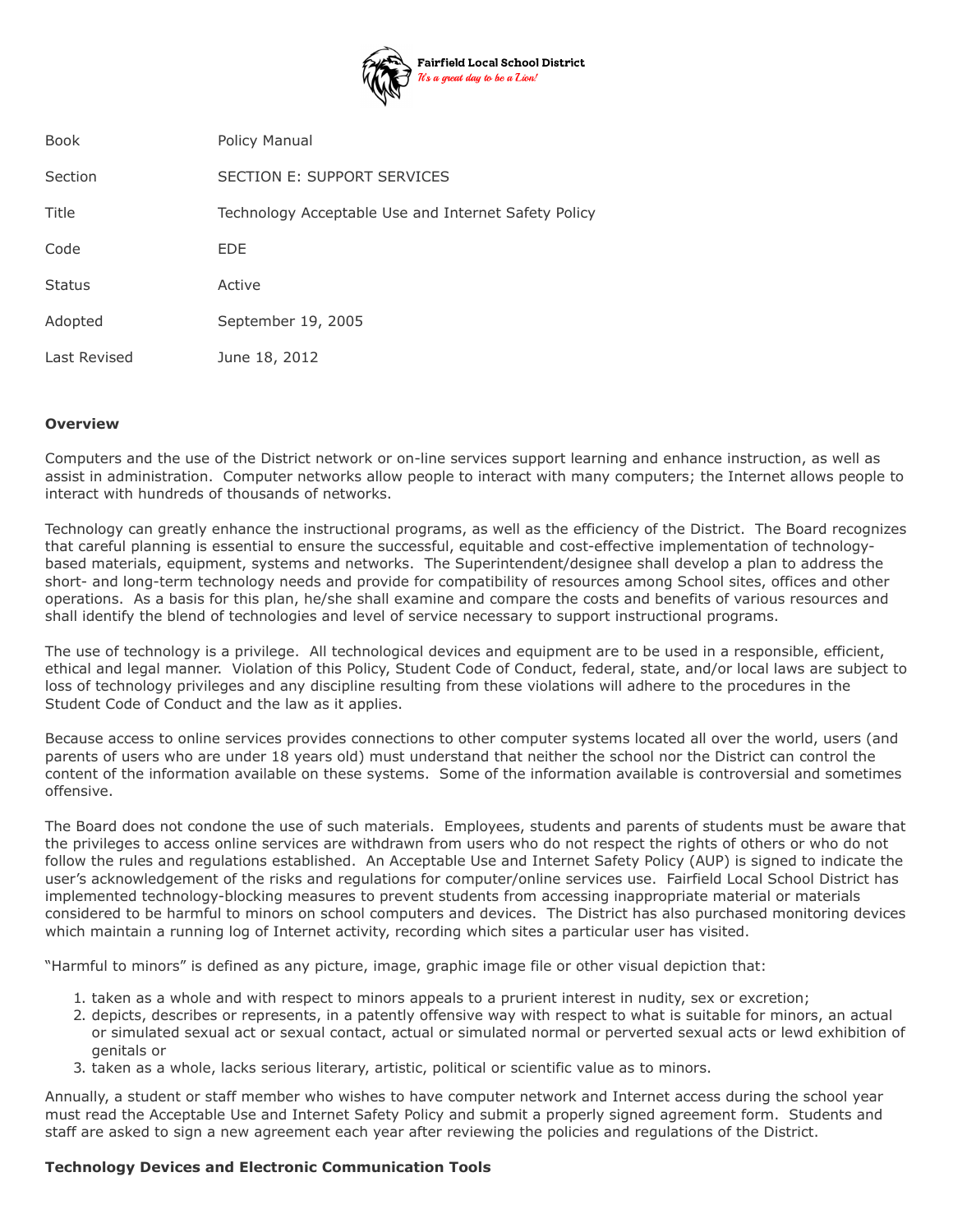Staff and Student ("users") of technology devices and electronic communication tools include but are not limited to resources such as:

- Computers and related peripherals (printers, scanners, portable hard drives/USB/flash drives, mp3 players, etc.)
- Digital devices running mobile operating systems
- Local and wide area networks, including wireless networks
- Internet and Email
- File and application servers
- Videoconferencing equipment, Video networks, video cameras, security cameras, web cameras and other cameras
- Telephones, cell/smart phones, PDAs, fax, and copy machines
- Televisions, VCRs, DVDs, Blu-rays, etc.
- Whiteboards, responders, document cameras, projectors
- Wireless devices (eBook readers, portable devices like iPads, netbooks, laptops, etc.)

## **Educational Purpose**

Fairfield Local School District's technology systems have limited educational and administrative purposes. Activities that are acceptable include classroom activities, career development, high-quality personal research and professional development. You may not use the Internet or District technologies for entertainment purposes (except for those periods of time that the School has designated as "open access" and only for the programs or uses that have been previously approved for use.) Fairfield Local School District's network is not a public access service or a public forum. Fairfield Local School District has the right to place reasonable restrictions on the material you access or post through the system. Users are expected to follow the rules set forth in Fairfield Local School District's disciplinary code and the law in the use of the Internet and other technologies at Fairfield Local. Use of District technologies for any illegal activity is strictly prohibited. Users may not use District technologies for financial gain or commercial purposes. For example, users may not offer, advertise, provide, or purchase personal products or services through the Internet or other technologies at Fairfield Local Schools. Supporting any kind of business or other personal profit-making activity is prohibited. Fantasy sports, gaming and gambling sites are also prohibited. Users may use the system to communicate with elected representatives and to express opinions on political issues, but not for political lobbying or any other activity that would support or oppose the nomination or election of a candidate for public office or for the passage of a levy or bond issues, soliciting political contributions or conducting any type of official campaign business. The District technologies are not available for personal use. The administration reserves the right to monitor any computer activity and on-line communications for improper use.

## **Public Use of District Technologies**

Fairfield Local School District's technology facilities and equipment are not available for public use except by administrative approval.

## **Email**

Email is an electronic mail system, which allows individuals to communicate one-to-one with people throughout the world. Student email accounts through the District will only be created with administrative approval. Students and staff are prohibited from using outside accounts, chat rooms, or other direct electronic messaging unless given prior administrative approval. Email privileges may be revoked if misused, in addition to other possible disciplinary measures as appropriate.

District staff members will have accounts provided by Fairfield Local School District. Email shall not be used for entertainment, commercial purposes, political lobbying or any illegal activity. All users of email must abide by the Fairfield Local School District's disciplinary code and all federal, state, and/or local laws that apply. Violations will be reported to the appropriate authorities.

## **District Web Pages**

Students and staff members may create web pages on Fairfield Local School District's Web Page. All material placed on the District web site must be preapproved by the Director of Technology, Building Administrator and/or the Staff Webmaster(s) and relate to the educational programs and extra-curricular activities of the District. Personal contact information shall not be posted about a student (including last name, address, telephone number, student identification number, etc.)

## **Privacy**

Network and Internet access is provided as a tool for educational uses and work related communications. The District reserves the right to monitor, inspect, copy, review and store at any time and without prior notice any and all usage of District technology, Internet access and any or all information transmitted or received using District technology. All such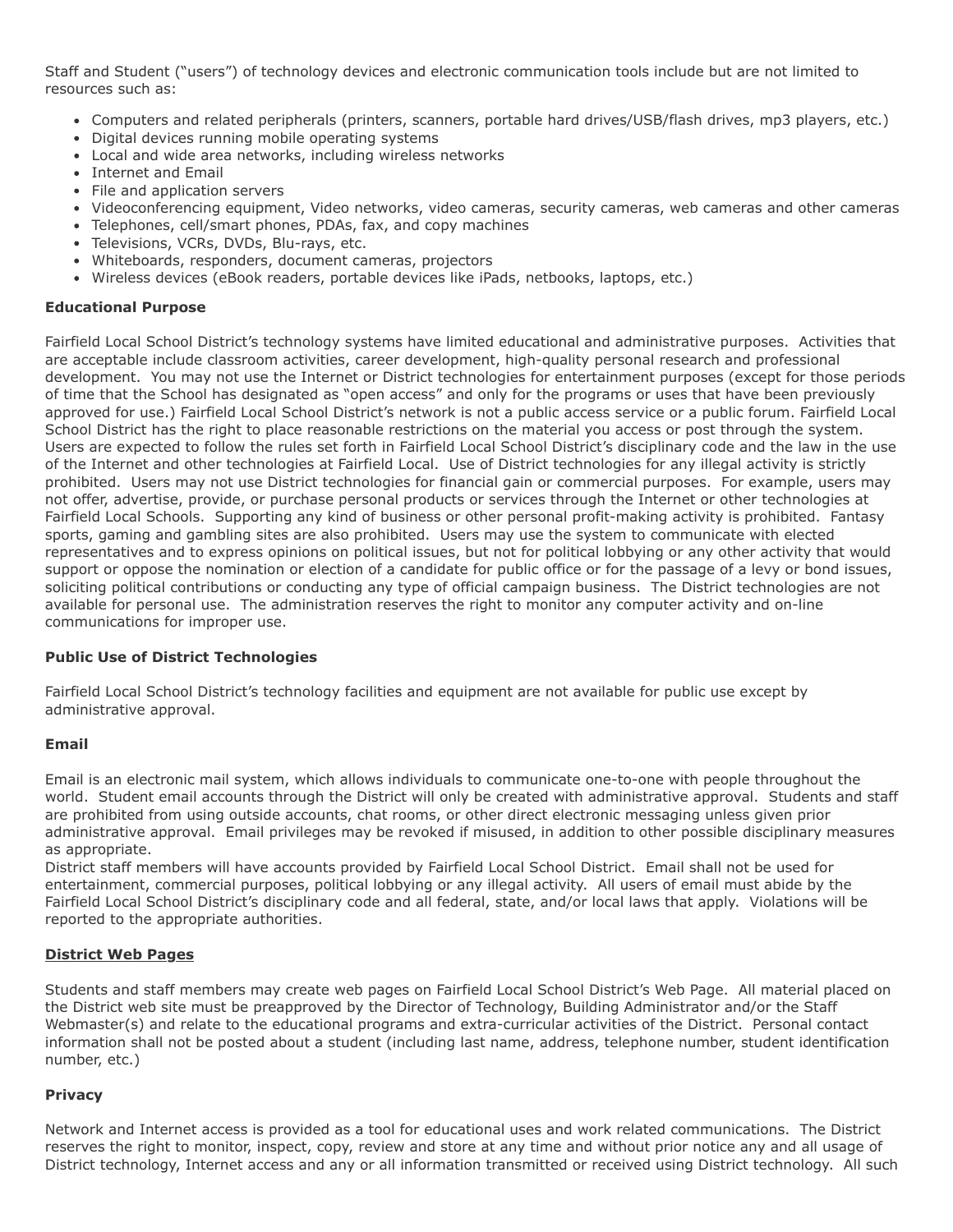information files shall be and remain the property of the Fairfield Local School District and no user shall have any expectation of privacy regarding such material.

## **Unacceptable Uses**

### 1. Personal Safety and Personal Privacy:

Students: You will not post personal contact information about yourself. Personal contact information includes your address, telephone, school address, work address, etc. You will not agree to meet with someone you have met online without your parent's/guardian's approval. You will promptly disclose to your teacher or other School employee any message you receive that is inappropriate or makes you feel uncomfortable. Staff: You will not reveal your personal home address or phone number or those of other students or colleagues.

### 2. Illegal Activities:

You (staff and students) will not attempt to gain unauthorized access to Fairfield Local School District's network or to any other computer system through Fairfield Local School District's network or go beyond your authorized access. This includes attempting to log in through another person's account or access another person's files. You will not make deliberate attempts to disrupt the computer system or destroy data by spreading computer viruses or by any other means. You will not use Fairfield Local School District's network and technologies to engage in any other illegal act, such as arranging for a drug sale or the purchase of alcohol, engaging in criminal gang activity, threatening the safety of a person, etc. Illegal activities are strictly forbidden.

## 3. System Security:

You (staff and students) are responsible for your individual accounts and must take all reasonable precautions to prevent others from being able to use your account. You are responsible for the proper use of your accounts at all times. Under no conditions should you provide your personal account number or password to another person. Students should immediately notify a teacher and staff members should immediately notify his/her immediate supervisor or administrator if they have identified a possible security problem or misuse of District technologies. You shall use District technologies only under the account numbers, usernames and passwords issued by the District. You may not login through another person's account or access another person's files. You will not make deliberate attempts to disrupt the computer system or destroy data by spreading computer viruses or any other harmful component or activity. Do not go looking for security problems, because this may be construed as an illegal attempt to gain access. You may not disable any security or virus protection software unless you are a staff member given specific privileges to do so by the Director of Technology. You may never attempt to "hack" or gain unauthorized access to other computers or computer systems, or attempt to gain such unauthorized access. Users may not modify the configuration of any workstation or device without consent from the Director of Technology.

## 4. Inappropriate Language:

Restrictions against inappropriate language apply to public messages, private messages, assignments, electronic presentations, videoconferences, and material posted on Web pages. You (staff and students) will not use obscene, profane, lewd, vulgar, rude, inflammatory, threatening, offensive or disrespectful language or other language which may be offensive to another user or intended to harass, intimidate or bully other users. You will not post information that could cause damage or a danger or disruption. You will not engage in personal attacks, including prejudicial or discriminatory attacks. You will not harass or bully another person. Harassment is persistently acting in a manner that distresses or annoys another person. If you are told by a person to stop sending them messages, you must stop. You will not knowingly or recklessly post false or defamatory information about a person or organization.

## 5. Cyberbullying and Internet Safety:

Students in the Fairfield Local School District will be provided education about appropriate online behavior, including interacting with other individuals on social networking sites, email, cell phones, chat rooms and other direct electronic communications. Students will sign an "Internet Safety Rules" sheet to indicate that they will follow appropriate measures to remain safe and use the Internet appropriately. Students will also receive training on cyberbullying awareness and response through board approved curriculum. "Cyberbullying" is the use of information and communication technologies such as email, cell phones, pages, text messages, instant messages (IM), personal web sites, and online personal pooling web sites, whether on or off school grounds, to support deliberate, repeated, and hostile behavior by an individual or group, that is intended to threaten or harm others, or which causes emotional distress to an individual to substantially disrupt or interfere with the operation of a school or an individual student's ability to receive an education. The Board recognizes that cyberbullying can be particularly devastating to individual students and will not tolerate it in any form when initiated on school equipment and/or during school hours. Cyberbullying includes, but is not limited to, the following: posting slurs or rumors or other disparaging remarks about a student; sending electronic messages that are mean or threatening, or so numerous as to drive up the victim's cell phone bill; using a camera phone/device to take and/or send embarrassing photographs; posting misleading or fake photographs on websites.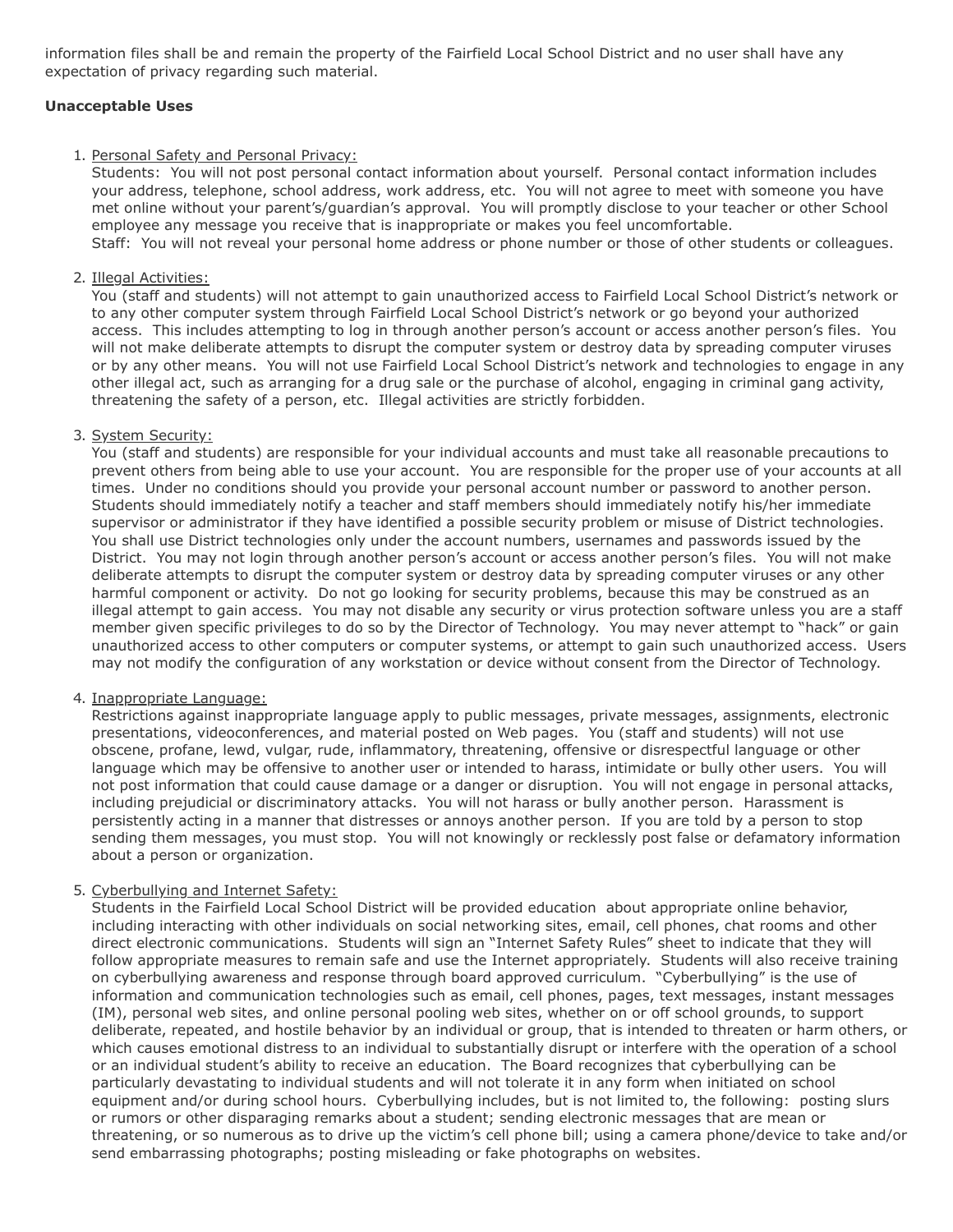# 6. Social Networking:

Accessing social networking sites is prohibited during school hours unless prior administrative approval has been given.

# 7. Respect for Privacy:

You (staff and students) will not repost/forward a message that was sent to you privately without the permission of the person who sent the message. You will not post private information, including personal contact information, about another person. It is unacceptable to violate the conditions of State and Federal law dealing with students' and employees' rights to privacy, including unauthorized disclosure, use and dissemination of personal information. You shall not read other users' mail or files without their permission. You shall also not attempt to read, delete, copy, modify or forge other users' mail, transmissions or documents.

# 8. Respecting Resource Limits:

You (staff and students) will use the system only for educational and career development activities and limited, high-quality, self-discovery activities. You will not download any freeware or shareware programs. You will not download large files unless absolutely necessary. If necessary, you will download the file at a time when the system is not being heavily used. You will not post chain letters or engage in "spamming". Spamming is sending an annoying or unnecessary message to a large number of people. You (staff) will check your email frequently, delete unwanted messages promptly, and stay within your email quota. You (staff) will subscribe only to high quality discussion group mail lists that are relevant to your education or career development. The District may ask you to delete unnecessary files at times. The District has the right to delete excessively large files or large quantities or files, especially if the user has been asked to reduce the number of files or file sizes in advance or if the types of files are not permitted under the policy or student handbook.

# 9. Plagiarism:

You (staff and students) will not plagiarize works that you find on the Internet. Plagiarism is taking the ideas or writings of another person or persons and presenting them as if they were yours.

# 10. Copyright:

You (staff and students) will respect the rights of copyright owners. Copyright infringement occurs when you inappropriately reproduce a work that is protected by a copyright. If a work contains language that specifies appropriate use of that work, you should follow the expressed requirements. If you are unsure whether or not you can use a work, you should request permission from the copyright owner. It is illegal to copy commercial software and/or other material in violation of copyright law.

## 11. Inappropriate Access to Material:

You (staff and students) will not use Fairfield Local School District's network to access/view, download or transmit material that is designated for adults only or is threatening, profane, sexually explicit, obscene (pornographic), that advocates illegal or dangerous acts, or that advocates or could be construed as violence, harassment, bullying, disparaging of others or discrimination towards others based on their race, national origin, citizenship status, sex, sexual orientation, age, disability, religion, political beliefs or any other personal or physical characteristics. A special exception for students may be made for hate literature if the purpose of your access is to conduct research and both your teacher and parent/guardian have approved. If you mistakenly access inappropriate information, you should immediately tell your teacher (student) or Director of Technology (staff). This will protect you against a claim that you have intentionally violated this Policy. Your (students) parent/guardian should instruct you if there is additional material that they think would be inappropriate for you to access. The District fully expects that you (student) will follow your parent's/guardian's instructions in this matter but is not responsible for monitoring your access of this material. You (students and staff) should not access material that is deemed distracting to the educational process.

# 12. Online Etiquette:

Users are expected to keep messages brief and to use language that is appropriate, polite and non-offensive to others. Users shall not use the system to encourage the use of drugs, alcohol or tobacco nor shall they promote unethical practices or any activity prohibited by law or Board Policy. Rules and regulations of on-line etiquette are subject to change by the administration.

# **Wireless Devices**

Staff members may use personal wireless devices to access the district wireless network for educational and professional development purposes. Students may access the wireless network with personal devices for educational purposes with administrative approval and discretion. All other rules and regulations of this policy and the student handbook apply to wireless devices. Devices that cannot be password encrypted, are

not compatible with the wireless network or pose other potential problems or security threats to the District will not be allowed access to the wireless network. The District will not provide any technical support for personal devices.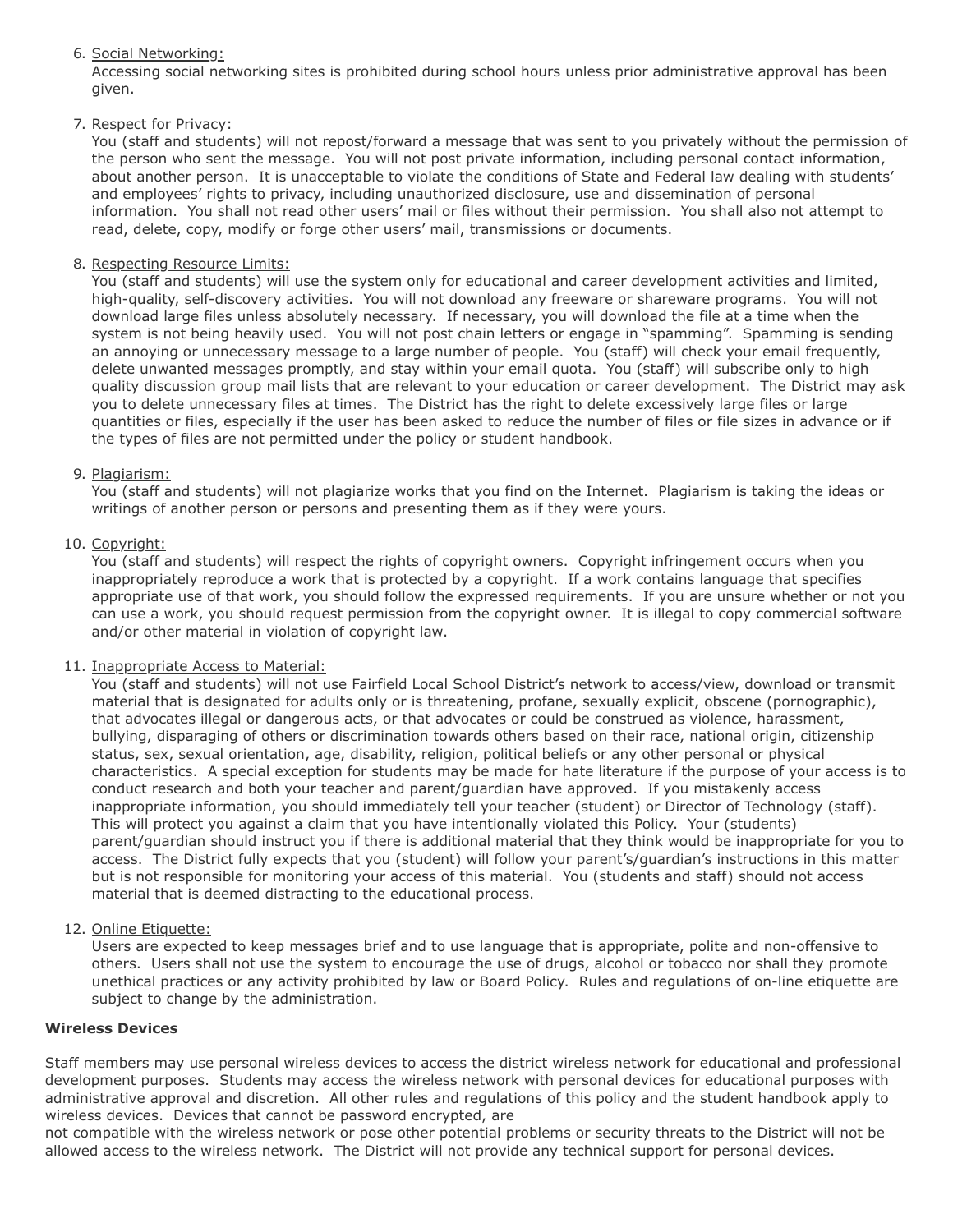# **Physical Harm**

As with any School property, students and staff shall not take any action that may cause physical harm to any District technology. This includes but is not limited to using excessive force, negligence, use of magnets around storage devices, having food or drinks near equipment, stacking items on top of or around equipment in such a way that interferes with ventilation or could fall and cause damage, inserting foreign objects into devices, or other types of abuse. Anyone found to be damaging technology in such a way may be held financially responsible for its replacement and/or have his/her user privileges cancelled.

### **Software Installation**

No software should be installed without the permission of the Director of Technology. Absolutely no illegal software is to be installed on any system.

### **Data Storage and Retrieval**

Fairfield Local School District will provide limited storage space for individual files/data. Students and staff are responsible for deleting unnecessary files in order to utilize the disk space to its maximum capacity. Students must have the teacher's permission before using personal diskettes, compact disks (CDs), flash drives or other external storage device or 'burning' a DVD or CD on available systems. You (students and staff) may not make illegal copies of any material using any type of recording device (disk drive, zip drive, recordable CD-ROM, flash drive, etc.). At no time should you view someone else's work, folders, or files without their permission. If you are working cooperatively on a project, you should request that a folder be created for which all members of the group can share the work in. The District has the right to inspect any media that is inserted into a workstation or other District device.

#### **Interactive Video Distance Learning**

Interactive Video Distance Learning (IVDL) is a form of technology that allows students and staff the opportunity to learn beyond the School walls without leaving the building. The technology utilizes the network to be able to connect with other schools, universities, zoos, museums, government agencies, businesses, organizations, and other content providers in order to offer classes or short learning events where individuals at our District can interact with those at the other sites (without traveling that physical distance). During an interactive session, other sites can not join in at will, protecting the privacy of the individuals involved in the session. Sessions with multiple participants must be 'bridged' giving the organizers control over who may participate. Sessions can be made point-to-point (one-to-one). It is possible for Fairfield Local School District to contact another site and vice versa. Fairfield Local School District will make reasonable effort to control how its system is utilized when students are in the classroom. Students and staff must adhere to the following rules:

- 1. Students are expected to follow all teacher/District rules at the host and remote sites.
- 2. Students (and staff when appropriate) must remain within camera view at all times.
- 3. Students and staff are not to handle the equipment unless directed to do so.
- 4. It is understood that participants (students and staff) may be videotaped at any time. The tapes may be used for other educational purposes or promoting educational programs.
- 5. No food or drink in the Distance Learning Room.

Failure to abide by these rules may result in immediate ejection from the room and/or other disciplinary action.

Images of students and staff may also be transmitted via a "web cam" or other video device through webinars or other video calls. Students may not initiate one of these calls without teacher or administrative approval and must be for educational purposes.

## **Disciplinary Actions**

The Fairfield Local School District is a limited forum and therefore the District may restrict your (student) speech for valid educational reasons. You should expect only limited privacy in the contents of your personal files or records of Web research activities on Fairfield Local School District's network. Routine maintenance and monitoring of Fairfield Local School District's network may lead to the discovery that you have violated this Policy, the Fairfield Local School District's disciplinary code, or the law. An individual search will be conducted if there is reasonable suspicion that you have violated the Policy, the Fairfield Local School District's disciplinary code, or the law. District administrators have the right to eliminate any expectation of privacy by providing notice to the individual. Parents/guardians of minor students have the right to request to see the content of their child's files.

## **Technology Protection Measure**